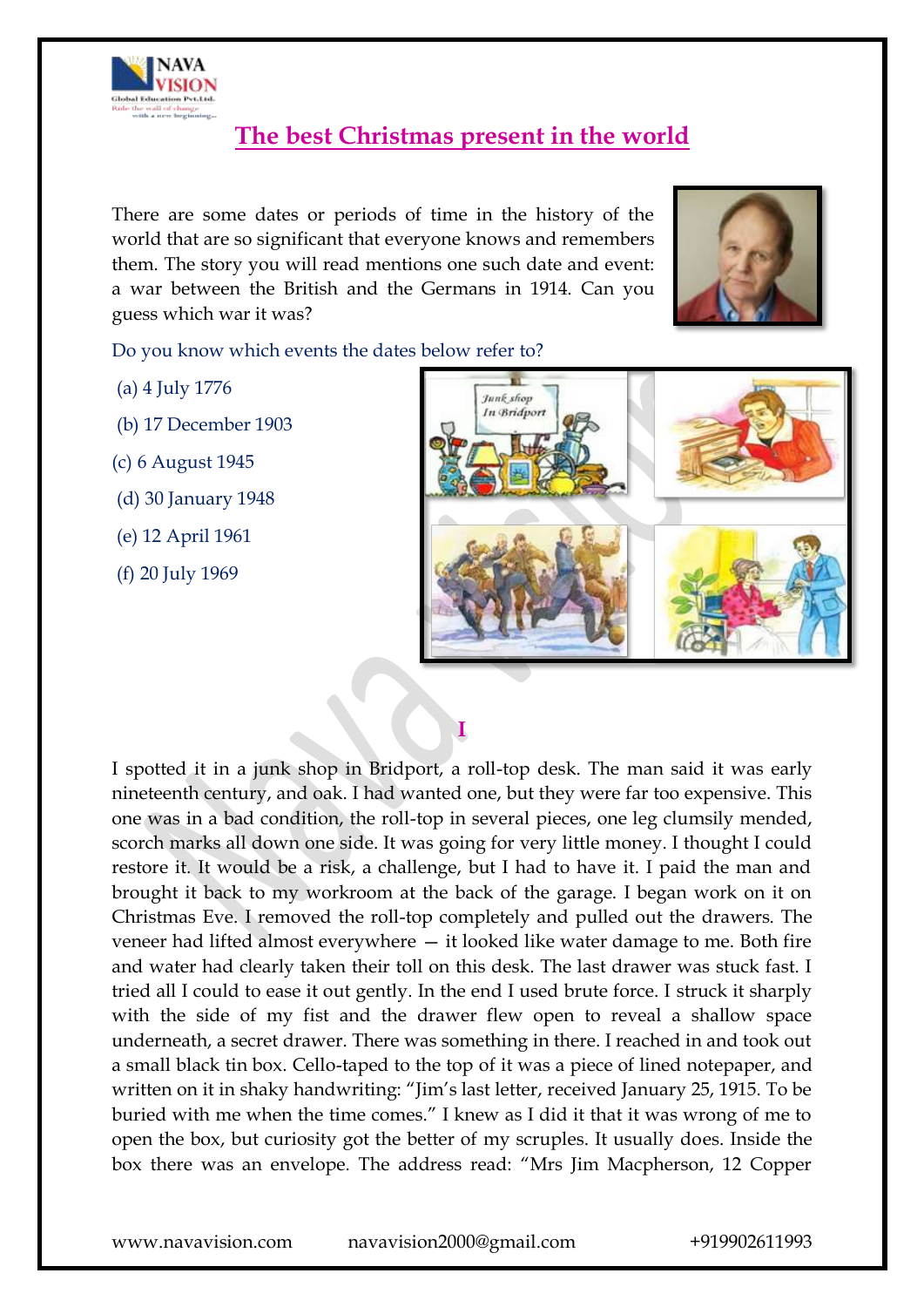

Beeches, Bridport, Dorset." I took out the letter and unfolded it. It was written in pencil and dated at the top — "December 26, 1914".

Comprehension Check

- 1. What did the author find in a junk shop?
- 2. What did he find in a secret drawer? Who do you think had put it in there?

#### **Summary-:**

The Best Christmas Present in the World written by Michael Morpurgo is an emotion related to history. The author went to a junk shop in Bridport. He noticed a rolltop desk. It was very old and made of oak. It was in a bad condition. It had burn-marks down one side. Since it was cheap, the author decided to buy it and get it repaired. He began working on it on Christmas Eve He removed the roll-top and tried hard to pull out the drawer. It had suffered much damage due to fire and water. The drawer was jammed. He hit it hard with his fist and pulled it out. He found a secret drawer underneath. He took out a small black tin box. There was a note on it that said: "Jim"s last letter, received January 25, 1915".

The letter writer also wished to put it in her grave. Out of curiosity he opened the box. Inside it he found an envelope with the address: "Mrs. Jim Macpherson, 12 Copper Beeches, Bridport, Dorset." The letter was dated Dec. 26, 1914. The letter had been written by Jim to his wife Connie. He was a soldier, set against the Germans during the First World War. Jim wrote to her that he was very happy because something wonderful had happened. The soldiers on both sides of the no man's land were taking up positions in their trenches. It was Christmas morning, cold and frosty.

Jim saw the German soldiers waving a white flag. They were calling out the English soldiers to say Happy Christmas. It was a big surprise to be greeted like friends by the enemies. But it was true, not a trick. The English soldiers also wished them in return.

The leader said that they wanted to celebrate the festival. Jim was the office in command. He allowed his men to join the Germans. Grey coats and Khaki coats mingled in the middle. In the time of war, they were making peace. The German soldier who came first was named Hans Wolf. Before joining the army, he used to play the cello in an orchestra. Jim had been a school teacher in Dorset. Hans lied that he knew Dorset well. In fact, he had read about that place in Hardy"s novel, Far from the Madding Crowd.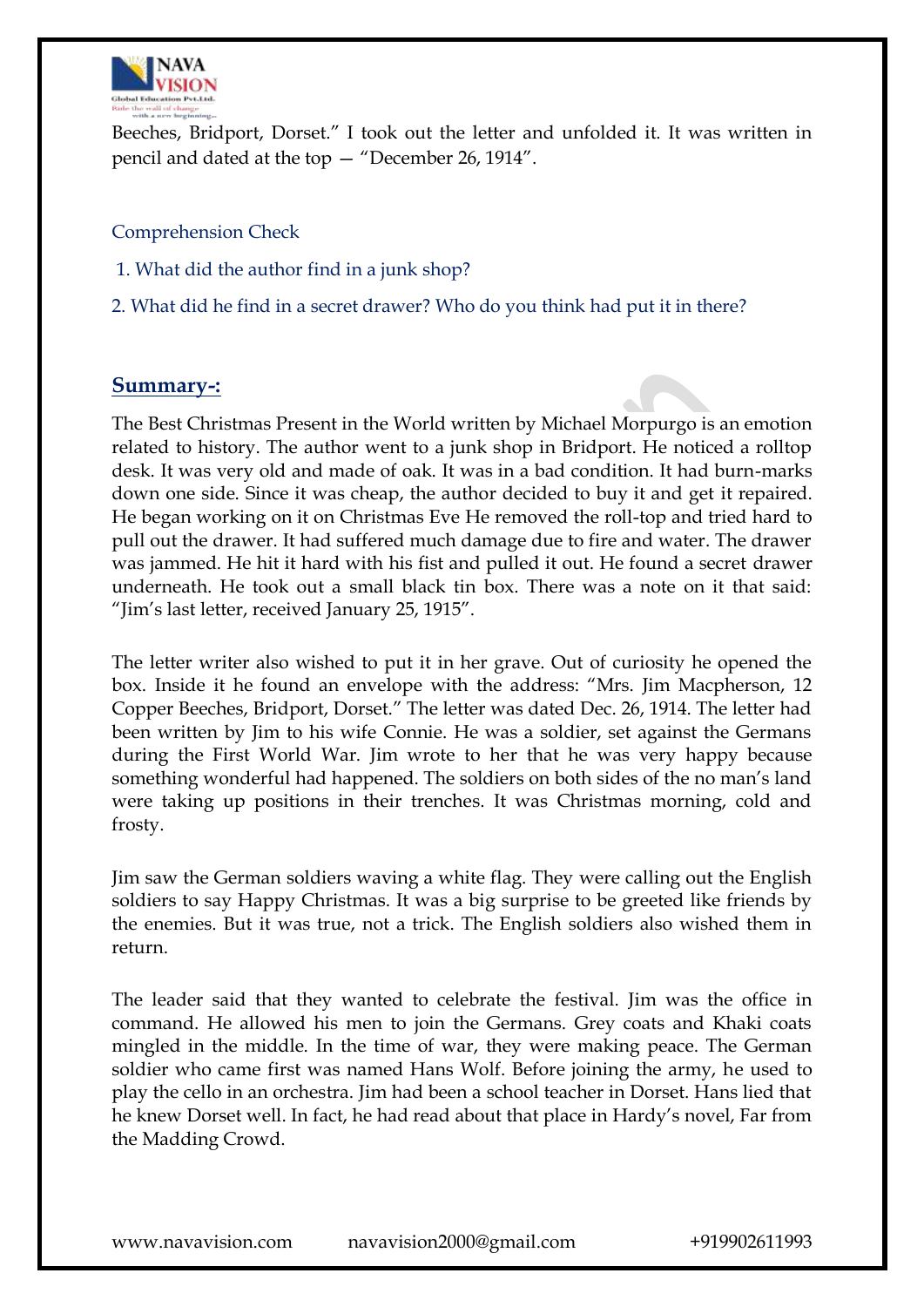

The soldiers from the rival camps smoked, laughed, drank and feasted. Hans said that he liked the marzipan, the sweet covering on Jim"s bread. Jim wrote in the letter, that he had never seen or imagined a Christmas Party like that. They played football also. Both agreed on one point. The countries should have better resolved their disputes by playing a football or cricket match because no one dies in a match whereas war leaves behind orphans and widows.

The game was finished, so did the drinks and cakes. Jim told Hans that they hoped to see families as soon as the fighting ended by Christmas next year.

The author put the letter back into the envelope and drove into Bridport. He meant to hand over the letter to Connie (Mrs. Macpherson). Connie was now 101 years old. Her house had caught fire, but she was saved. She was in a conservatory.

The author wished her "Happy Christmas" and gave the letter to her. She recognised the writing of her husband and felt very happy. She mistook the author for Jim who had come home, as promised on Christmas. She kissed the author on the cheek and asked him to read the letter to her. She wanted to listen to the voice of her husband. She said that he (Jim) himself was the best Christmas present to her.

### **New words-:**

- 1) England Roll-top desk- A writing desk with a flexible cover
- 2) Clumsily Mended- unprofessionally repaired as if by someone
- 3) Spotted it- saw it
- 4) Junk- Waste material
- 5) Clumsily -Awkwardly
- 6) Scorch marks -Burn marks
- 7) Veneer -A thin layer of plastic
- 8) Stuck fast -Shut tight
- 9) Scruples- Feelings that make you hesitate to do something wrong.
- 10) Trenches- Long deep holes in the ground where soldier hide from enemy
- 11) Parapet- High wall
- 12) Huddles- Heap
- 13) Stamping- Producing sound from your feet by patting on the ground
- 14) Orphan -Parentless Child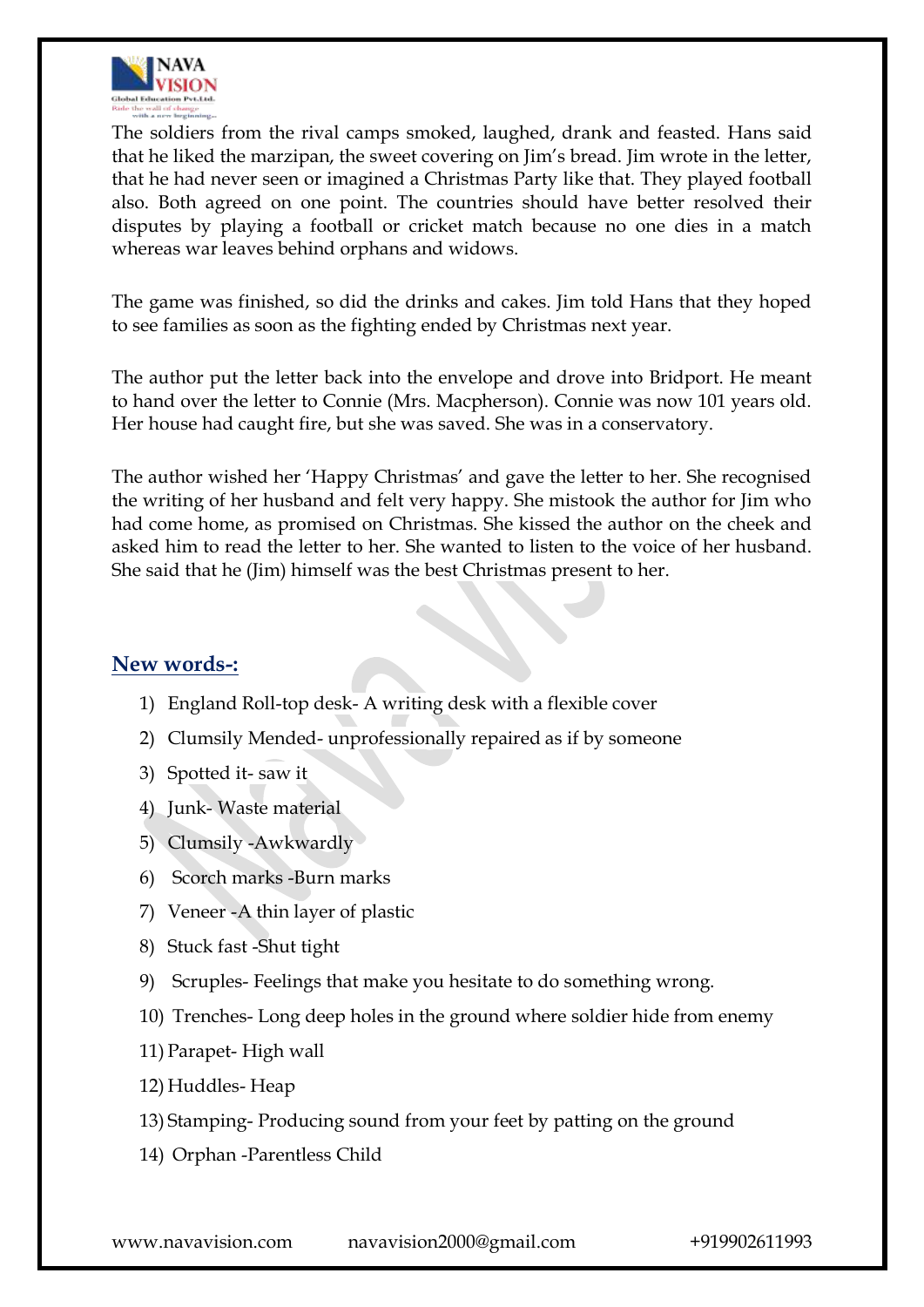

- 15) Muddle- headed Confused
- 16) Conservatory- Greenhouse
- 17) Suffused with- Glow of happiness
- 18) Mingling- Mixing
- 19) Was going for-Was selling for
- 20) Restore-Repair(here)
- 21) Initiating-Cause to begin (A process or action)

**Moral of the story-Peace should be given preference over war.**

## **Work sheet**

### **Textbook questions-**

1.Answer the following questions-

a) For how long do you think Connie had kept Jim"s letter? Give reasons for your answer.

 $\blacksquare$  $\blacksquare$  $\mathcal{L}=\{x_1,\ldots,x_n\}$  , where  $\mathcal{L}=\{x_1,\ldots,x_n\}$  , we have the set of  $x_1,\ldots,x_n$ \_\_\_\_\_\_\_\_\_\_\_\_\_\_\_\_\_\_\_\_\_\_\_\_\_\_\_\_\_\_\_\_\_\_\_\_\_\_\_\_\_\_\_\_\_\_\_\_\_\_\_\_\_\_\_\_\_\_\_\_\_\_\_\_\_\_\_\_\_\_\_\_\_\_\_

\_\_\_\_\_\_\_\_\_\_\_\_\_\_\_\_\_\_\_\_\_\_\_\_\_\_\_\_\_\_\_\_\_\_\_\_\_\_\_\_\_\_\_\_\_\_\_\_\_\_\_\_\_\_\_\_\_\_\_\_\_\_\_\_\_\_\_\_\_\_\_\_\_\_\_ \_\_\_\_\_\_\_\_\_\_\_\_\_\_\_\_\_\_\_\_\_\_\_\_\_\_\_\_\_\_\_\_\_\_\_\_\_\_\_\_\_\_\_\_\_\_\_\_\_\_\_\_\_\_\_\_\_\_\_\_\_\_\_\_\_\_\_\_\_\_\_\_\_\_\_ \_\_\_\_\_\_\_\_\_\_\_\_\_\_\_\_\_\_\_\_\_\_\_\_\_\_\_\_\_\_\_\_\_\_\_\_\_\_\_\_\_\_\_\_\_\_\_\_\_\_\_\_\_\_\_\_\_\_\_\_\_\_\_\_\_\_\_\_\_\_\_\_\_\_\_ \_\_\_\_\_\_\_\_\_\_\_\_\_\_\_\_\_\_\_\_\_\_\_\_\_\_\_\_\_\_\_\_\_\_\_\_\_\_\_\_\_\_\_\_\_\_\_\_\_\_\_\_\_\_\_\_\_\_\_\_\_\_\_\_\_\_\_\_\_\_\_\_\_\_\_

b) Why do you think the desk had been sold, and when?

c) Why do Jim and Hans think that games or sports are good ways of resolving conflicts? Do you agree?